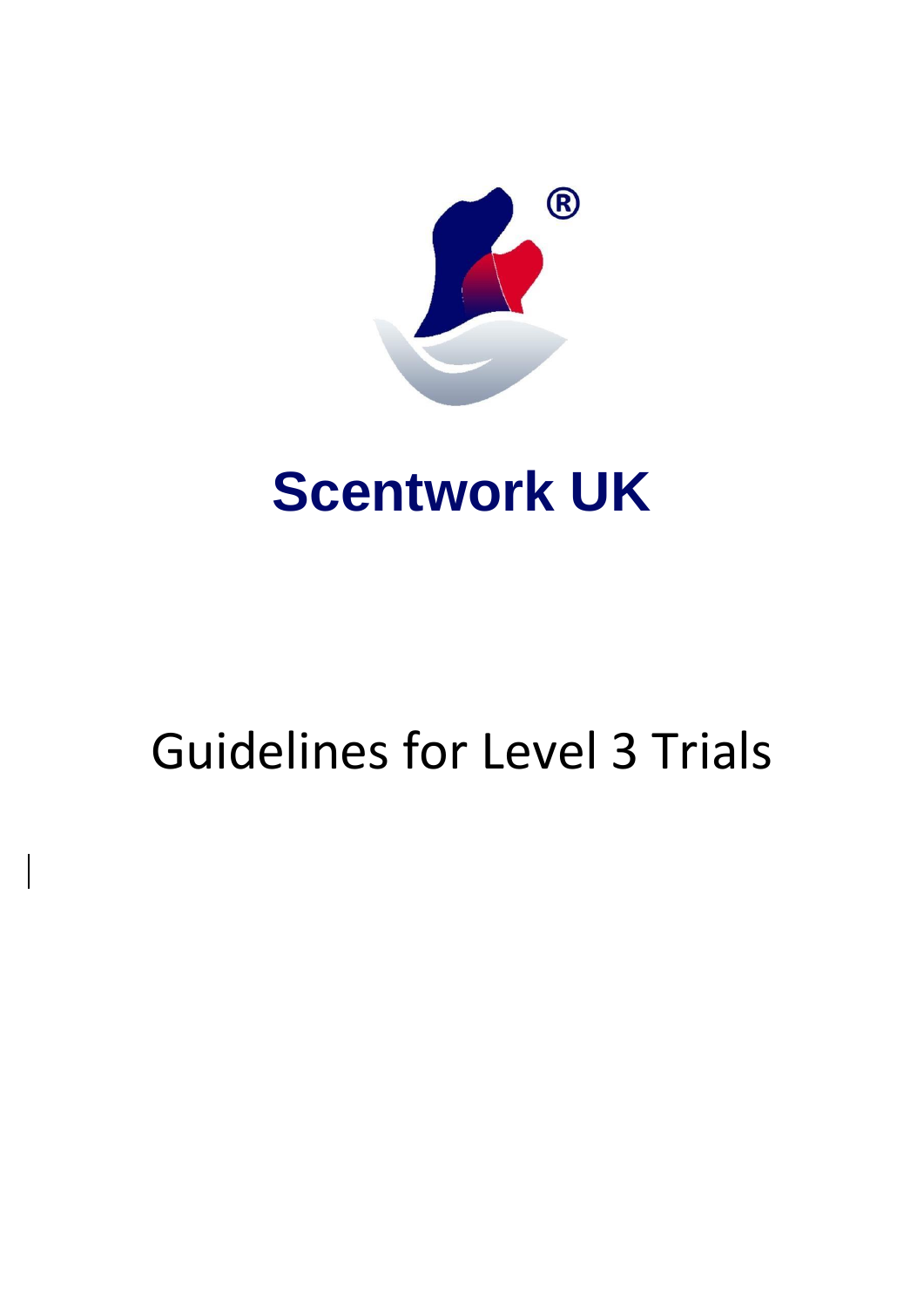

### **The Test involves 4 timed searches**

- 1. The dog to find two articles of a different scent, one that has been hidden amongst 2-4 tables and 8 chairs and the other around the perimeter of the room. Total 2 finds.
- 2. The dog to find two articles of a different scent hidden amongst 10-15 large items, brought by the judge, in a 'marked out' outdoor area approximately 6 x 6m in size. The area can be of any shape.
- 3. The dog to find two scented articles of a different scent hidden on one of the following:
	- The exterior of two of three cars/ vans
	- On a wall approximately 20m in length
	- One on a vehicle and one on a wall approximately 15m in length.
	- One on a wall approximately 10m in length and the other on one of two vehicles.
- 4. The dog to find two scented articles, of a different scent, indoors amongst 10-15 containers.

In each search area, once the first 'scented article' has been found it shall be left in situ whilst the dog searches for the second. Marks will be lost for the dog continuing to return to the first scent

There will be a draw for each of the tests to determine the running order of the teams. Dogs can be on or off lead. The length of time allowed for each search will be 5 minutes.

Competitors can choose to end any search before the 5 minutes is up, even if both scented items weren't found. The time recorded for the search will be the time the competitor ended the search. The competitor can continue to work the other three searches and can still pass providing 6 out of 8 scented articles have been found in total.

## **Marking System**

|               | 1) Tables, chairs and perimeter | 25  |
|---------------|---------------------------------|-----|
| 2)            | <b>Exterior Search</b>          | 25  |
| 31            | Vehicle/Wall Search             | 25  |
| 4)            | Boxes & Luggage                 | 25  |
| Total =       |                                 | 100 |
| Pass Mark $=$ |                                 |     |

The team must find 6 out of 8 scented articles to pass the overall test.

Allocation of marks – 10 points for the handler calling the 'Alert/Find' correctly for each scented article and 5 points if no deductions are made.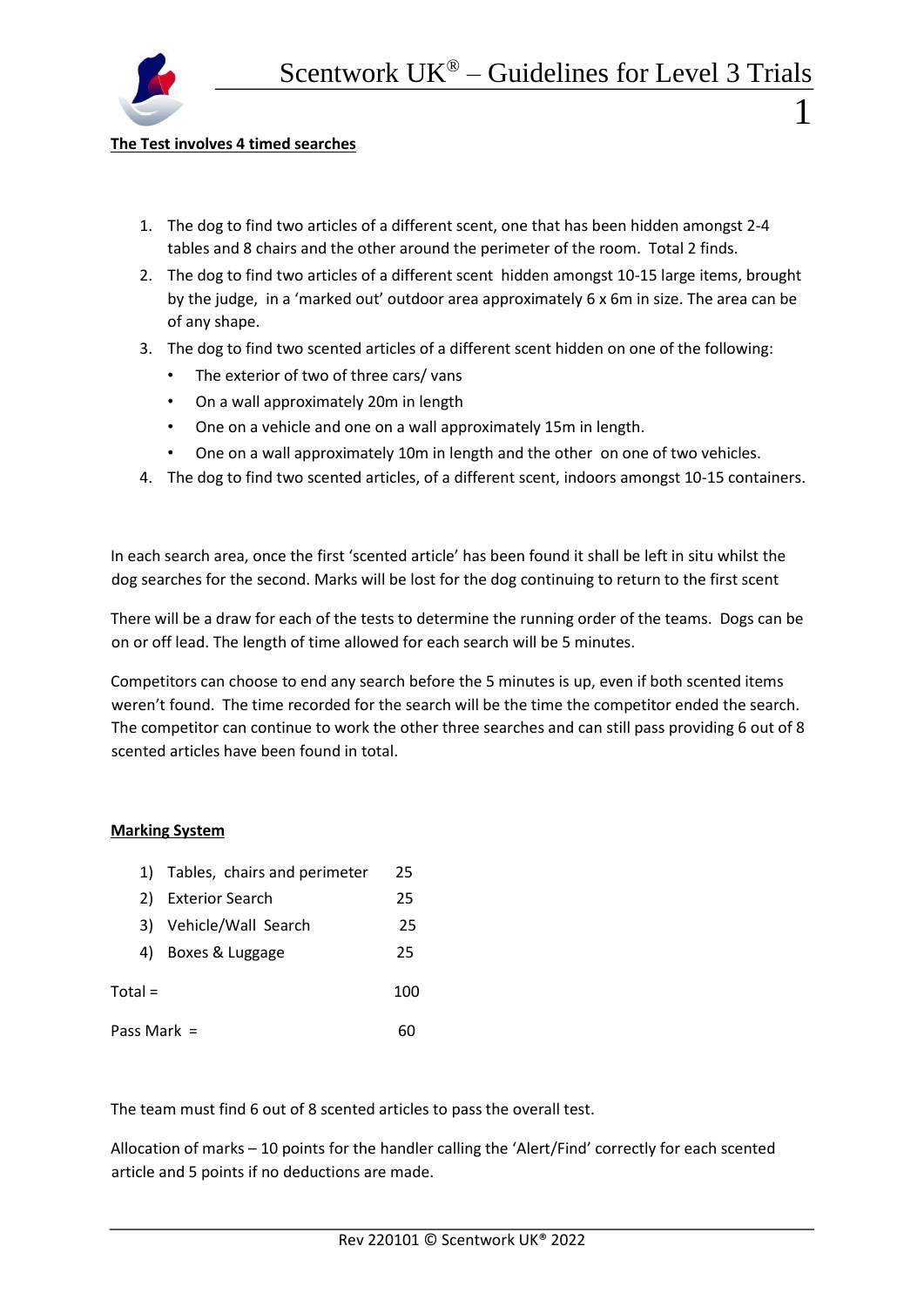

If the handler fails to find both scented articles in a section, the handler is still entitled to 5 points providing no deductions have been made which will go towards the final total.

The exercises can run in any order.

Certificates of merit will be awarded to those that pass and in addition there will be rosettes from 1st -4<sup>th</sup> awarded to those with the highest marks. In the event of a tie the team with the fastest time will be the winner.

## **General Guidelines**

The team to find 6 out of 8 scented articles indicating using either an 'active' or 'passive' indication. (see notes on p8 for indication definition)

Competitors will run in draw order. The dog can be worked on or off lead to be decided by the handler. The handler will not be penalised for doing part of the test 'on' and the other part, 'off' lead'.

For each test there will be a start point marked with a marker

The judge will tell the handler when he/she is ready. As soon as the dog's nose passes the start marker the judge or steward will start the stop watch. The time for each exercise is 5 minutes.

The handler is given the option to have a 30 second warning before the 5 minute time is up.

No items should be touched or moved by the competitor unless the judge gives permission.

When the handler thinks the dog has found a scented article the handler should call the 'alert'. The 'stop clock' *will not* be stopped and the scented article and item will not be removed from the search area. The judge will tell the handler at the time if this is correct or not and the handler and dog team can continue the search. When the handler calls the second alert the test will then finish regardless of the second alert being correct or not.

If the judge asks the competitor to confirm 'where' for clarification, the competitor should not send the dog in again but should show the judge by 'pointing' to where the scented article might be hidden. *Marks will be lost if the competitor asks the dog to search for a second time.*

The trials manager will decide whether to use a vehicle, wall or both for the 'Vehicle or Wall' search.

The competitor will be told after the search how many scented articles were found and how many deductions were lost except in level 8. It is the responsibility of the competitor to point out any discrepancies at the time as marks cannot be changed from then after.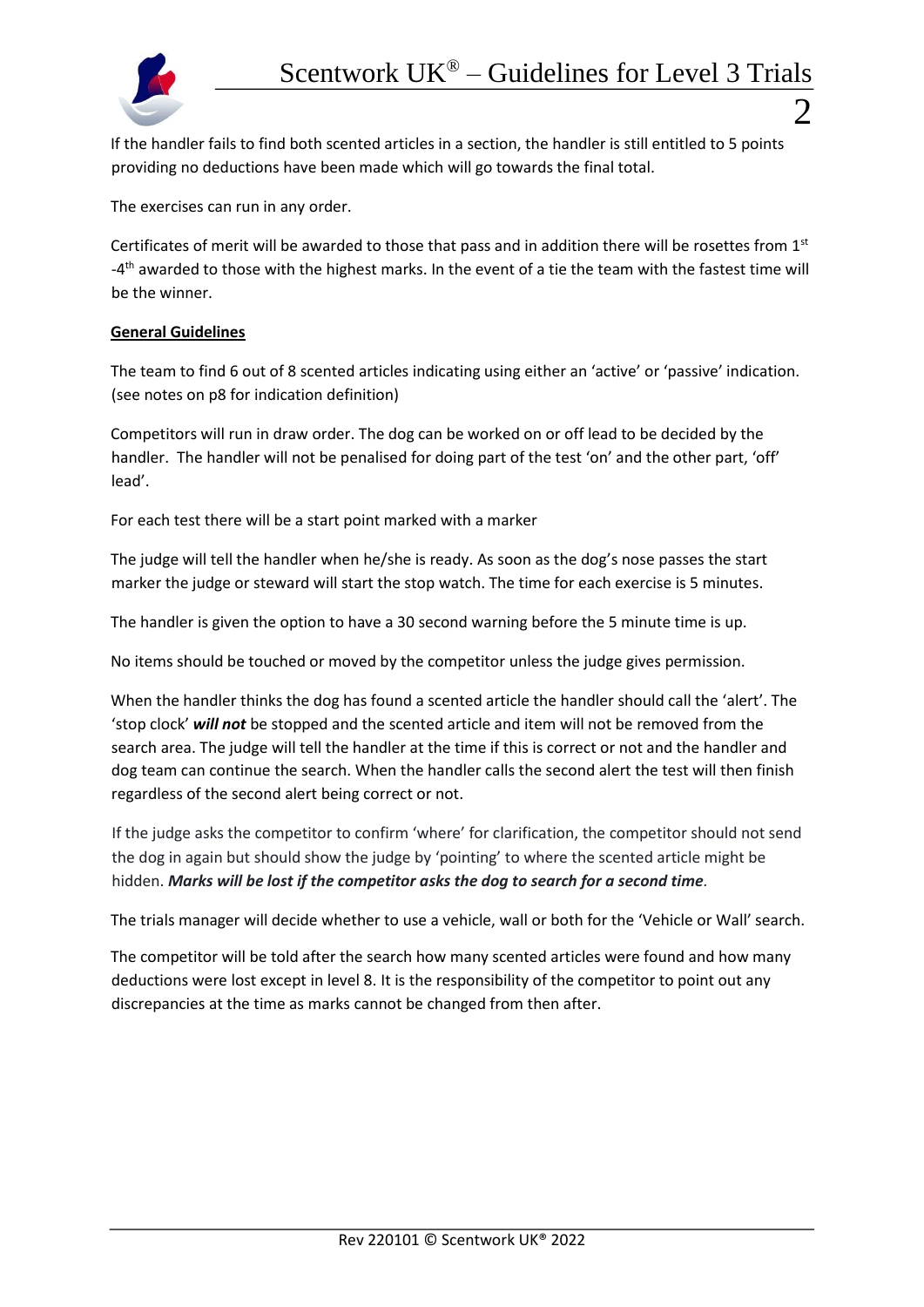

## **Judges Guidelines**

The judge may hold a briefing before the tests begin and may give the handler a brief critique of their work after each test.

The Judge will ask the competitor how they will let them know that their dog has found the scented article.

The judge will ask the competitor if they want a 30 second warning before the end of time

When the handler thinks his/her dog has found the scented article the handler should tell the judge either verbally and/or raising their hand/arm to the judge. The judge will tell the handler at the time if this is correct and this will result in a pass or fail for this team.

Scented articles should be placed in the hide at least 10 minutes before the first competitor starts.

The scented article should be hidden from view and positioned to prevent the dog from retrieving as far as possible.

In the vehicle and wall search if the dog is near the source of the scent, but it is not clear to the judge that the dog has communicated the exact location to the handler, the judge should ask "where?" The handler must then indicate the source of the scent by pointing or gesturing. For Level 1-4 trials, the handler may indicate an area up to 6 inches, on any axis. (a vertical six inches, a horizontal six inches, or a diagonal six inches).

The handler can indicate the source of the scented article to the judge even though the dog isn't in that area when it is called; providing it is called before the time is up

A 'White dog' can be used prior to testing to check the scent strength and its location.

The time limit for each exercise is 5 minutes .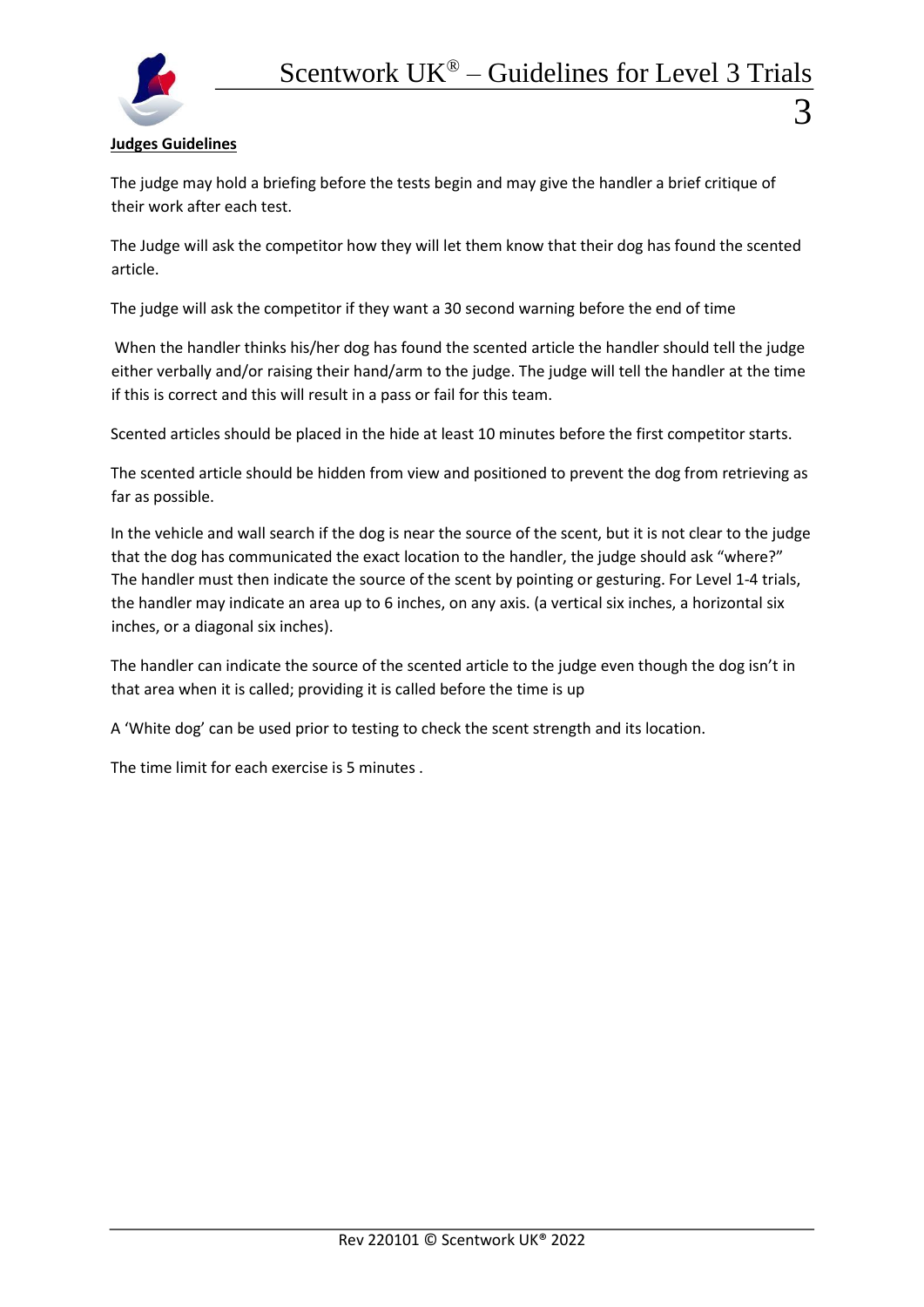

**Judges Deductions** 

| <b>Deduction Reason</b>                                                                                     | <b>Up to Points</b> |  |
|-------------------------------------------------------------------------------------------------------------|---------------------|--|
| Handler Pulling dog away from Article (see definitions)                                                     |                     |  |
| Dog Continuing to return to found Article (Returns more than once) (L3 and L4)                              |                     |  |
| Handler not believing dogs indication (see definitions)                                                     |                     |  |
| Dog Not Searching Under Test                                                                                |                     |  |
| Handler getting in dog's way                                                                                |                     |  |
| Dog not quite at source (See definitions)                                                                   |                     |  |
| Dog pulling out, dropping or retrieving the scented article (see definitions)                               |                     |  |
| Handler with Tight Lead (see definitions)                                                                   |                     |  |
| Dog Leaving Search Area and not responding to handlers recall (reward purposes<br>and to reset dog allowed) |                     |  |
| <b>Overuse of Verbal Corrections</b>                                                                        |                     |  |
| Dog Trashing Article (see definitions)                                                                      |                     |  |
| Re-tasking the dog to search/indicate again, after calling the alert, if the judge asks<br>"where?"         |                     |  |
| Handler Touching Items/Vehicle/Wall                                                                         | 2.50                |  |
| Handler using lead/harness in corrective manner                                                             |                     |  |
| Dog Swallowing Article                                                                                      |                     |  |
| Handler Rewarding Dog in Search Area (food and toys)                                                        |                     |  |
| Dog Scratching Vehicle and causing Damage                                                                   |                     |  |
| Dog fouling in Search Area                                                                                  |                     |  |
| Dog Continuing to Foul in Search Area (Eliminated for that search only)                                     |                     |  |
| Dog Continuing to Trash Article (Eliminated for that search only)                                           |                     |  |
| Dog/Handler attacking any person or dog at a SWUK Trial                                                     |                     |  |

#### **Judges Notes:**

**Please note that the above deductions are the only deductions that can be used when Judging a Level 1 – 4 SWUK Trial.** 

**Actual value of each deduction to be determined by the judge up to the maximum points specified in the table above.**

**Once a maximum of 5 marks has been lost the competitor can no longer lose any further points but may continue with the search except for continuous fouling and trashing.** 

**Deductions are per search area and can only be deducted once per search.**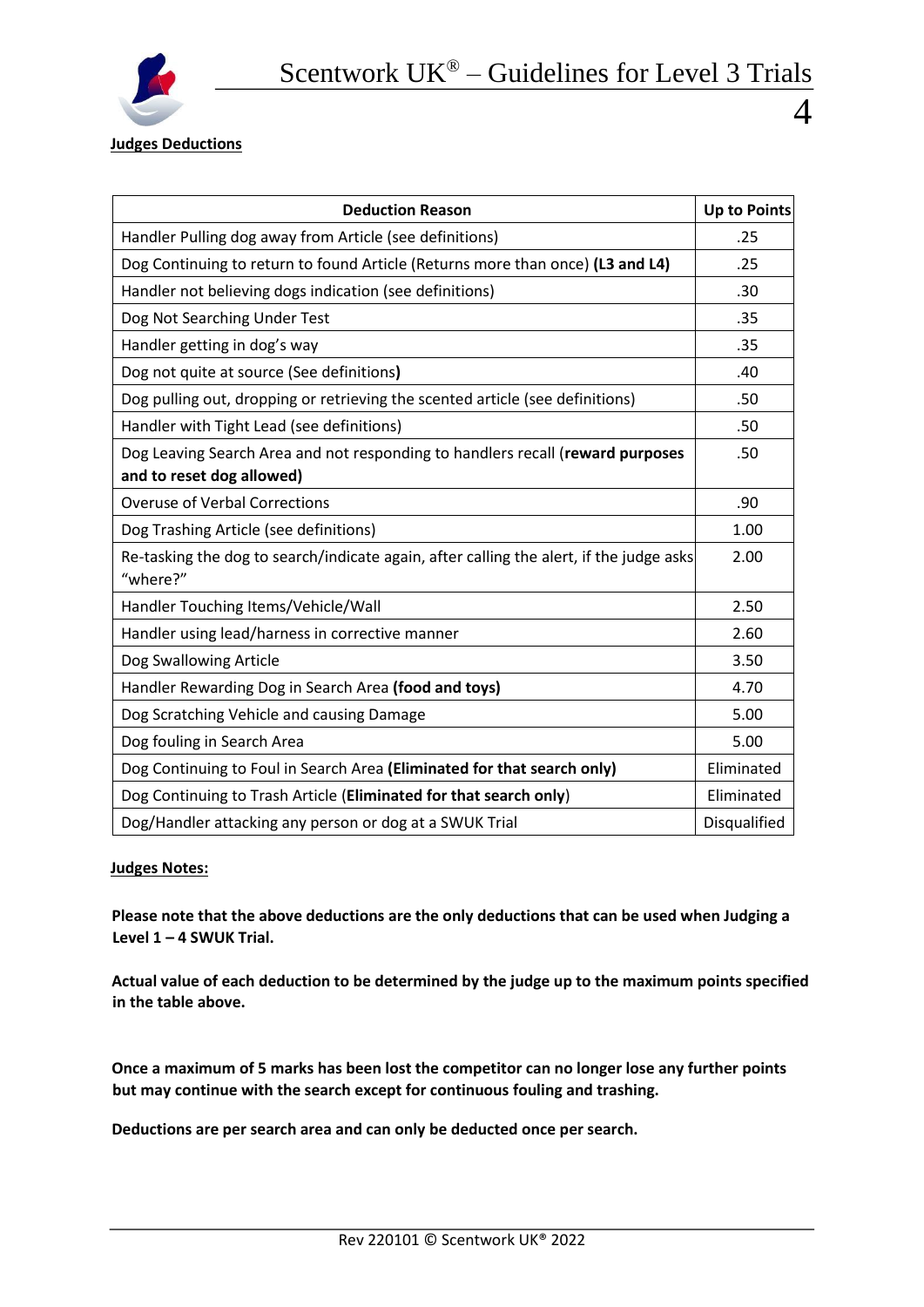

*Dog removing the scented article -* If the 'scented' article is removed and either dropped or retrieved by the dog, marks will be lost. In this event the judge must replace a fresh 'scented' article in the exact same position before it was removed and before the next dog & handler team runs. The item does not need to be replaced unless damaged occurred during the 'scented article' removal. (see definitions of 'scented article' and 'item'.)

*Scented article* – Articles that can be used as the carrier for the 'target odour'. In L1-5 the carriers can be black polycotton, polyamide and/or Velcro. In L6-8 the carriers can be any material which has shown to be absorbent to the scent and small enough to be concealed from the handler (see  $L6 - 8$ ) Judge's Guidelines)

*Items* – The term used to describe the object upon which the judge hides the scented article eg. box, bag, luggage, and any of the exterior items.

*Handler pulling dog away from article and handler not believing dogs indication -* Marks will be lost if it is clear to the judge that the dog has detected the odour and the handler either 'pulls the dog away' or does not believe the dog's indication.

*Tight lead* - Marks will be lost for the following:

-Dogs being worked continually on a tight lead.

-Dogs being restrained and prevented from reaching the hidden odour.

*NB*: The judge must decipher whether it is the dog or the handler that causes the tight lead. A dog that becomes momentarily restrained by its own choice should not be penalised.

## *Dog not quite at source*:

Level 3 & 4: A deduction of up to 0.40 marks will be lost if the dog hasn't indicated the exact location of the scented article, including those hidden on the perimeter, except in the vehicle/wall search. In the vehicle/wall search only, the indication can be up to 6 inches from the source, in any direction, for the find to be awarded; if indication is further than 6 inches from source on the vehicle/wall search this will be a wrong alert and no points will be awarded for that find. Further deductions can be made for other aspects of the search. In level 3 and 4 the scent on the perimeter can be in the seam of a cupboard door/drawer rather than on an item.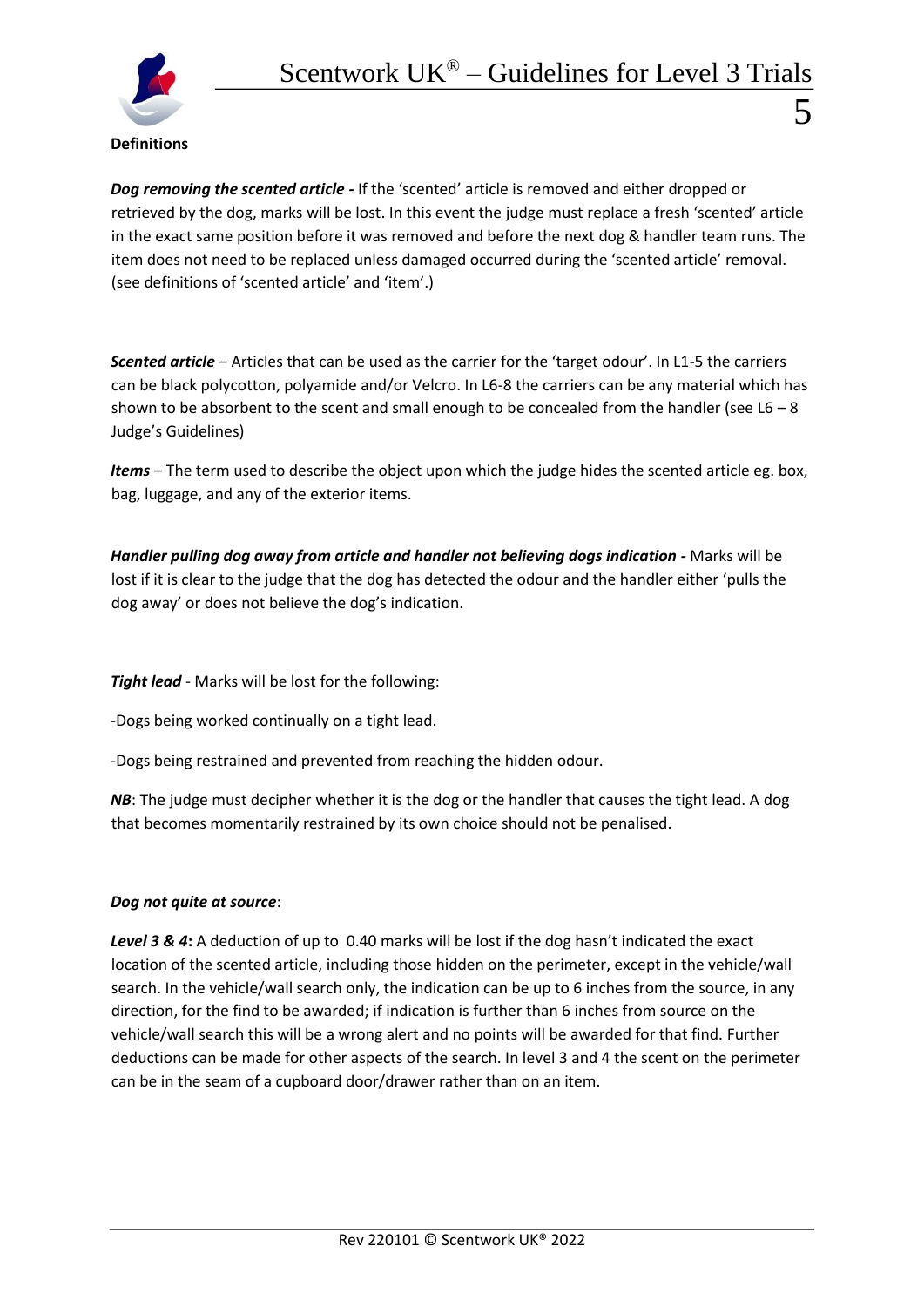

*Trashing & Fouling -* (Please read indication description in Notes on page 8) Any behaviour that is excessive or could potentially cause damage to any items including the item that is scented. Behaviours not acceptable will include biting, persistent paw scratching (more than 3 paw contacts in succession) or throwing items around and rough handling of any non-scented items. In the event of 'trashing' items and 'fouling', marks for finding the scented article should not be lost and will go towards the final total. After a fouling incident it is recommended that the search items are moved to a new search area, if possible. If the search area cannot be moved, subsequent competitors must be made aware where the fouling incident Happened. However, in the event of continuous trashing items and repeated fouling the test must immediately be stopped by the judge and the handler/dog team 'will' be eliminated from this 'section' (not get any marks for this section) although the dog/handler team shall be allowed to partake in the other exercises.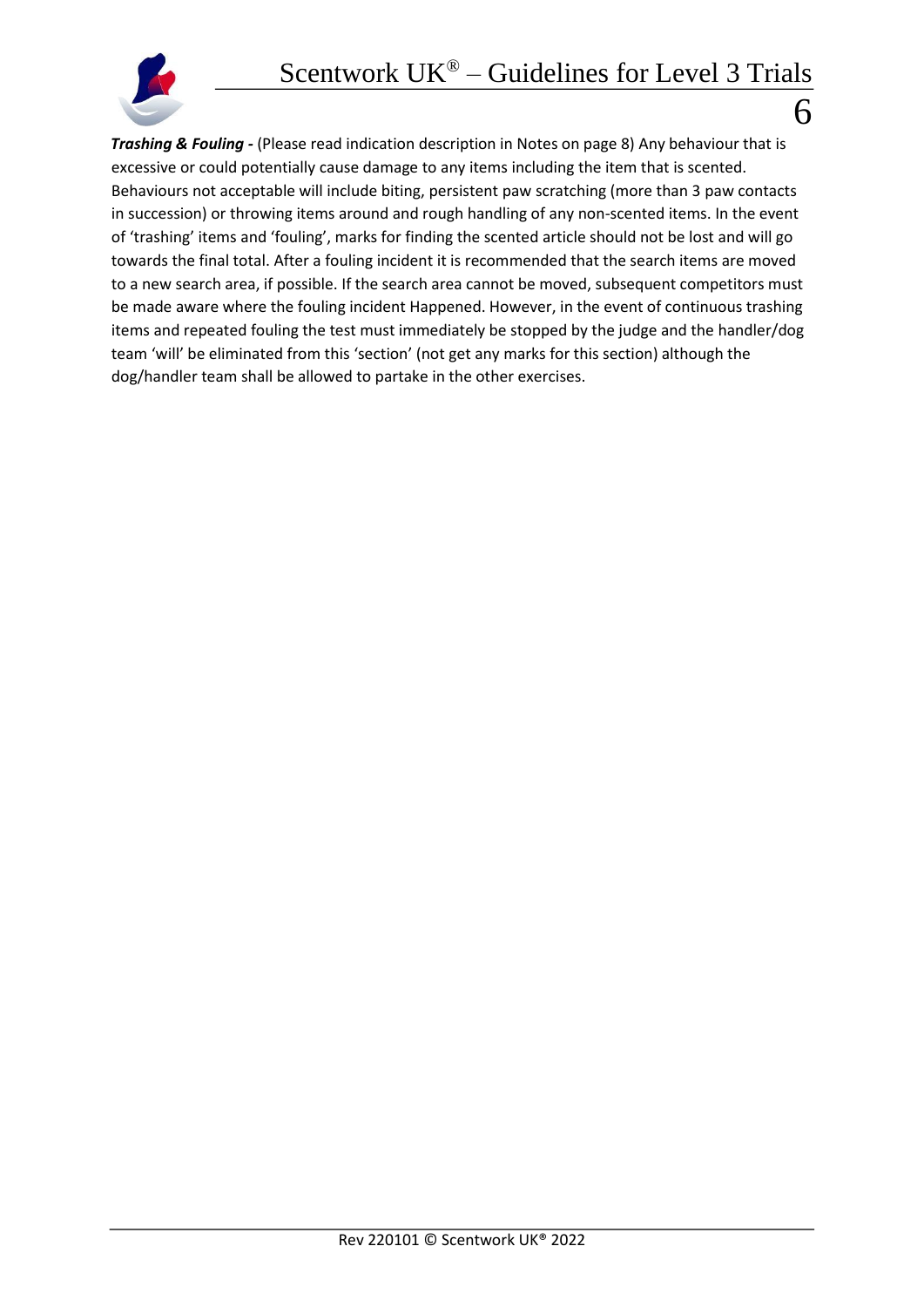

The test will be conducted indoors. The room should be as free from other room clutter which is not part of the test.

There will be one scented article hidden around the perimeter and would be hidden ideally within the seam area of a filing cabinet, cupboard, drawer or a closed door. A second scented article should be hidden amongst the tables and chairs.

The tables and chairs can be arranged in any way although a square pattern is preferred and items may be placed around the perimeter as suitable places to hide the second scented article.

The competitor can decide whether to search the perimeter or the tables & chairs first.

Marks will not be lost if the dog moves from one area to another without first finding and completing either the 'perimeter' or 'table & chairs' search areas.

In the event of a 'false alert' the handler and dog team can search either or both areas again, irrespective of where the previous 'false' alert occurred.

#### **2) Exterior Search**

The test must be conducted outdoors. The ground surface can consist of materials such as grass, gravel, tarmac, artificial grass/fabric. If it is to take place in a public area it is recommended that the area is fenced off using plastic webbing or something similar.

There should be between 10-15 items. The items should be supplied by the judge and of a size that ideally the dog cannot pick up and retrieve. The items must not contain other materials or items such as litter, rope, hessian packaging or anything else that could become a 'scent' distraction to the dog.

If a dog is interfered with by another dog entering the search area then the team is allowed a re-run.

#### **3) Vehicle and wall Search**

To find two scented articles on the exterior of 2 of 3 vehicles, a wall 20m approximately in length, 1 on a vehicle and the other on a wall of 15m in length or one on a wall approximately 10m in length and the other on one of two vehicles.

If a vehicle is used it should be cleaned prior to the test and should not contain any other dogs or food.

The vehicle should be parked in a safe area that allows the team easy access to all four sides. Ideally it should be fenced off or parked well away from kerbs and verges. The scented article should be positioned no higher than at nose height of the smallest dog whilst standing on its rear legs. For elderly or disabled dogs the height should be no more than at shoulder height. Handlers of these dogs should notify the judge before the start of the test.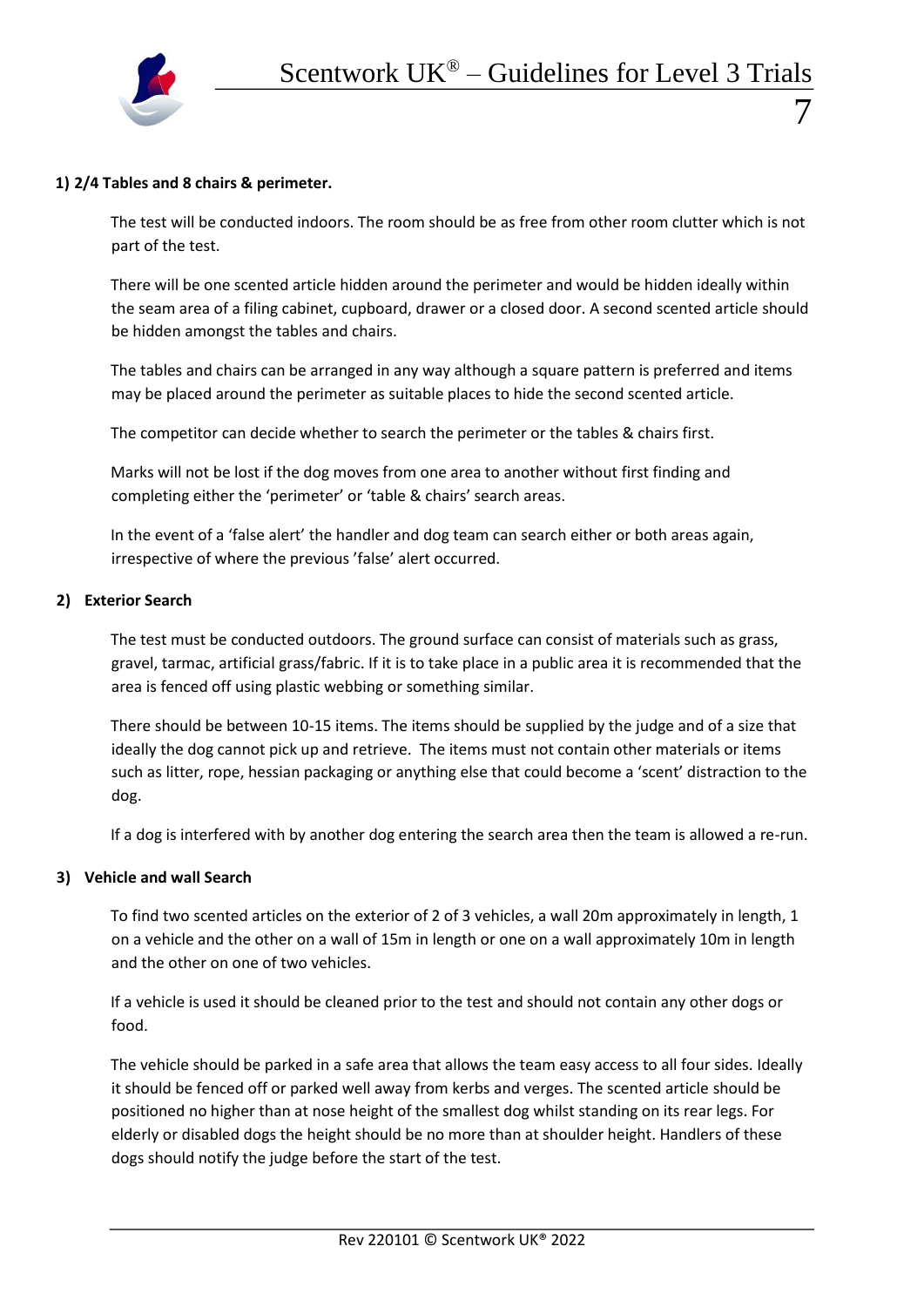

Any excessive scratching at the paintwork should be stopped by the judge immediately.

The two scented articles should be hidden on two of the three vehicles and not both on the same one. Ideally one article should be hidden behind a closed door.

The outside wall can be brick, wood or any solid material. The length may include doors, window sills, drain pipes, taps, heating vents etc. These may be used as potential hiding places but not, heating vents if they are in use.

The judge may or may not decide where the competitor should start the test. The judge will tell the handler when he/she is ready and the stop watch will be started. Once the handler thinks the dog has found a 'scented article' the handler must call the alert and will be told by the judge at the time if this is correct or not. The handler must then resume the search.

#### **4) Container Search**

To be tested indoors.

The room should be as free from other room clutter as possible.

There should be a mixture of approximately 10-15 containers which may include cardboard boxes, luggage, bags, hard plastic & wooden containers and any other suitable items. The luggage shouldn't be padded with anything other than newspaper or bubble wrap.

Boxes should be prepared in the following way: The scented article should be placed just in the seam then be 'over turned' (see pictures below) All the other decoy boxes in the search should be upturned as well.





The two scented articles can be hidden in *either* two boxes, two items of luggage or one piece of luggage and one box but not both in the same one.

Once the handler thinks the dog has found a 'scented article' the handler must call the alert and will be told by the judge at the time if this is correct or not. The handler must then resume the search.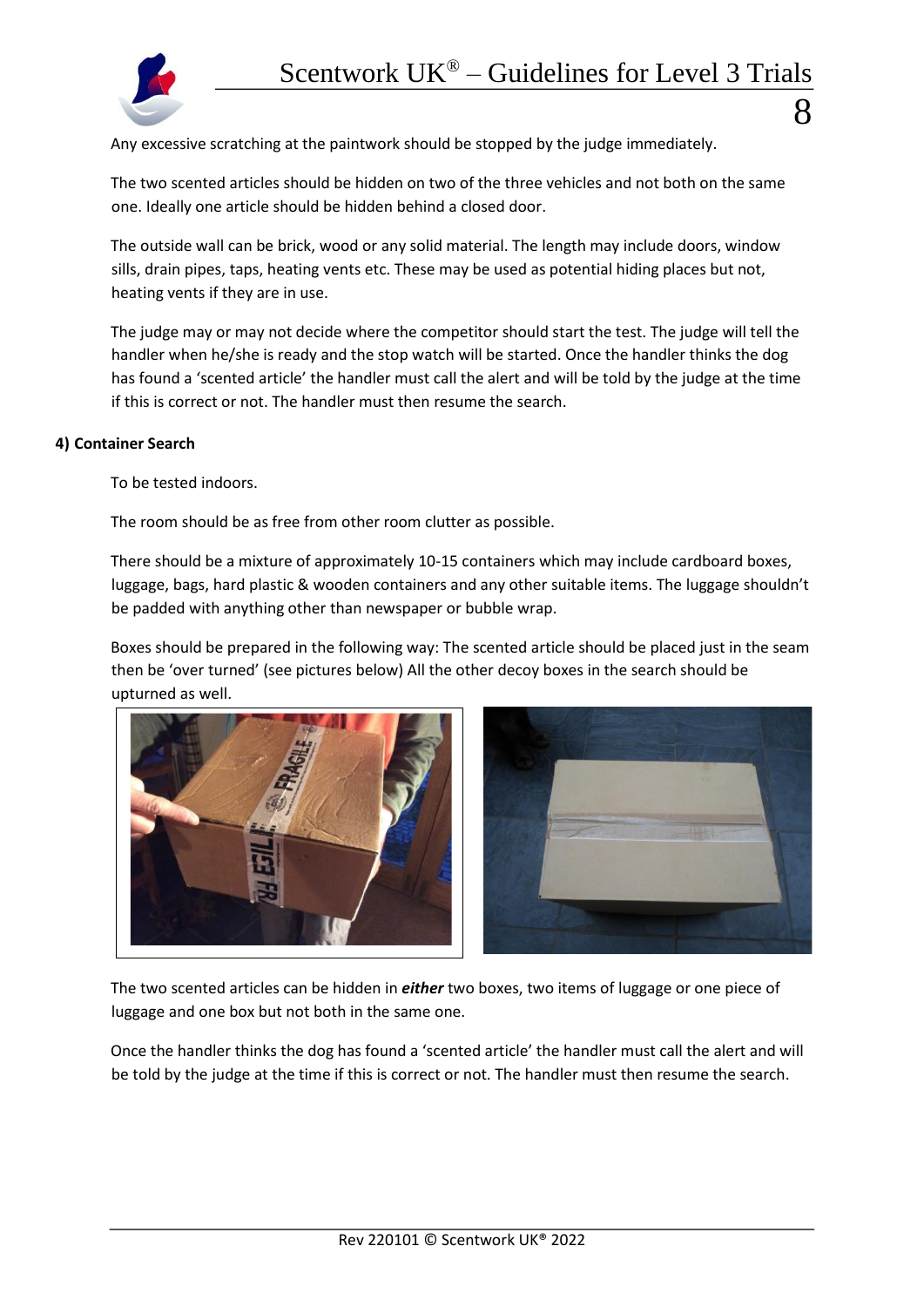

## **Notes:**

**Age of Dogs allowed to compete –** Dogs aged four and a half calendar months and over on the day of the trial are eligible to compete.

**Indication** - The dog can indicate to the handler expressing 'any' non- destructive behaviour. (see definition of trashing, p5). Acceptable indications can include: freeze, stare, sit, down, lick, paw touch, nibbling, nose prod and barking.

**Eligibility for entry -** Open to teams that have qualified at level 2 and new teams consisting of an experienced dog and an experienced handler.

Not open to teams who have gained 20 points in Level 3 or have qualified in level 4.

Once a dog & handler team have gained their 'Ex' title in level 3 they can no longer stay in level 3 unless they run NFC.

**White Dog –** An experienced dog, not entered in the trial, allowed to do a 'pre-run' of the test to test article strength and its location. This dog is not to be owned by anyone entered in the trial. . When a 'white dog' isn't available the first dog in the running order will complete the search, after which the judge will determine whether the search is acceptable or not. If the first dog to run encounters unforeseen difficulties, the judge can decide to adjust the search test and the dog/handler team will be allowed re-run at the end of the class.

**Equipment -**All dogs must wear either a collar or harness whilst under test. Slip leads or a half-check collar are permitted but handling marks will be deducted if used in a corrective manner. Dogs can not wear a 'halti' or any other head collar whilst working. No person shall carry out punitive correction or harsh handling of any dog at any time within the precincts of the competition.

**Fails –** An incorrect call of the location of the hide, running out of time, harsh handling.

**Calling the 'Alert/Find' –** The handler should notify the judge verbally when he/she thinks their dog has found an article.

**Rewards**: the competitor is allowed to reward their dog ONLY once they have passed through the 'marker cones' outside of the search area.

**Number of dogs entered at a trial.** It is at the trials manager's discretion whether to accept two entries from a competitor for entering two dogs in the **same** level at a trial.

**Bitches in Season** - Bitches in season are not allowed to compete at the trial or be mated at the venue.

**Position of scented articles for handlers with more than one dog** The scented articles must remain in the same location for each competitor. In the event of a person having 2 dogs, in the same level, one dog will work as per draw order and the other will run last. When more than one handler has more than one dog another separate draw should take place. The previous scented article and